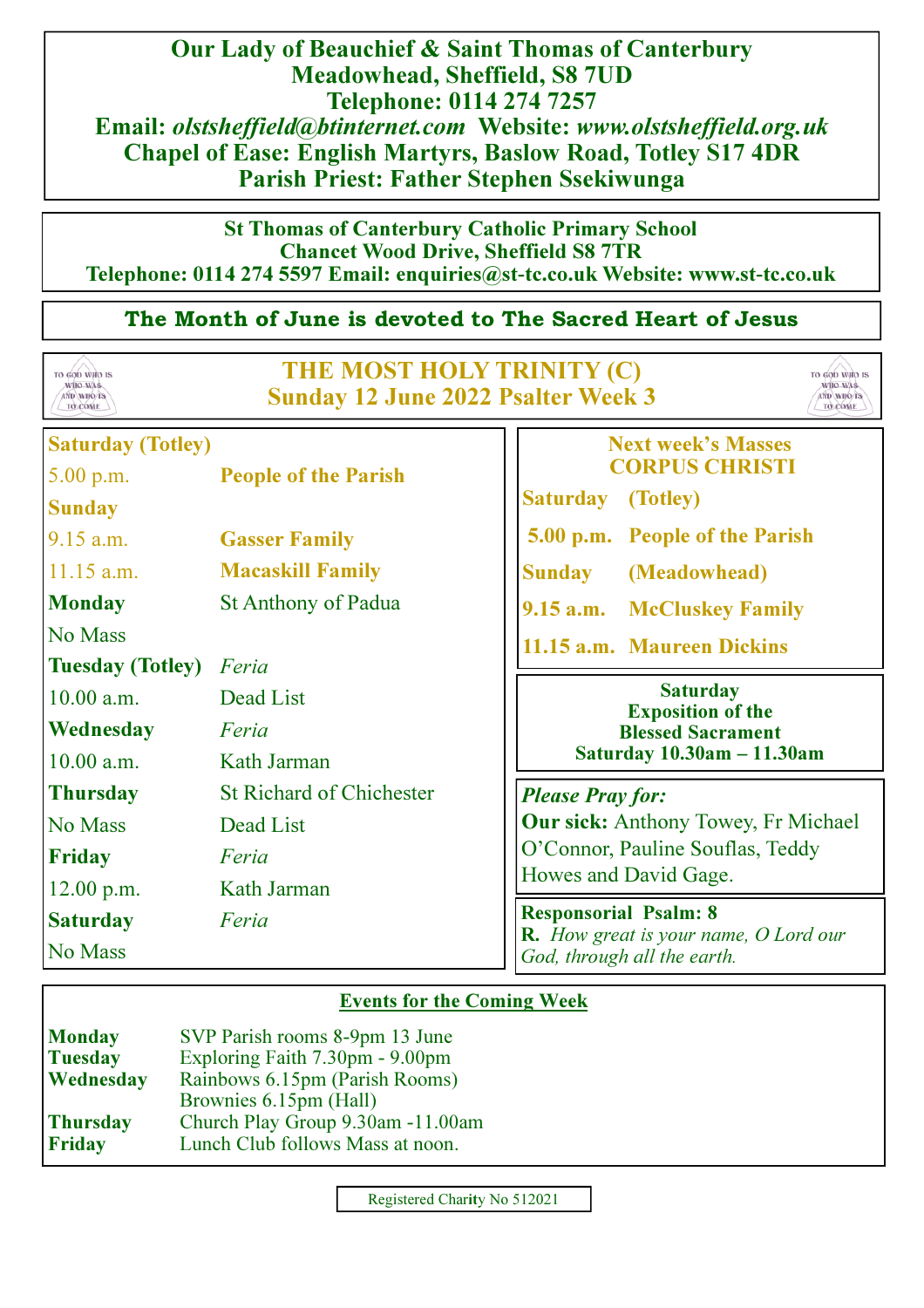**First Holy Communion Next Sunday** Next weekend, as we celebrate the Feast of Corpus Christi, we will be welcoming the children making their First Holy Communion and their families to the 9.15 and 11.15 Masses. Please keep them in your prayers this week as they make their final preparations.

Lunch Club **-** Please note, there will be no Lunch club on Friday, 24th June.

## DONATIONS TO OUTREACH **-** IMPORTANT CHANGES

We are very grateful to all parishioners who have supported Outreach during recent difficult times. This has allowed us to provide regular support to our local and overseas charitable partners.

If you plan to make donations to the parish Outreach Group in the future please note that we have recently changed to a new HSBC bank account. This is the information you need to make donations:

Cheques should be made payable to "OLST OUTREACH DIOCESE OF HALLAM".

To make a BACS transfer:

- A/C NAME OLST OUTREACH DIOCESE OF HALLAM
- SORT CODE 40-41-07
- A/C No 73670198
- Cash donations are also welcome.

More information from Paul Embley (Outreach Treasurer) Mob: 07849137077 Email: paul.embley@blueyonder.co.uk

Next Sunday, 19 June, is the Catholic Church's Day for Life. This year the focus is on older people. For more details see the Catholic Bishops Conference website, https://www.cbcew.org.uk/dfl22-bishopsmessage/ There will be a retiring collection next weekend to support the Church's Day for Life initiatives.

# Free MOOC on theology and practice of synodality



Are you ready to learn more about the theology and practice of Synodality?

We are excited to announce that the first course in the new MOOC, "Theology and Practice of Synodality" will be offered online in July 2022. Over a period of three weeks, different topics on Common discernment and Decision making in the Church will be covered.

This course is part of a larger project to accompany formation for more than 100,000 people who have been called to this process of ecclesial renewal. All of the courses will be offered free of charge in several languages—Spanish, English, Portuguese, French and Italian.

The world is changing. Our Church is changing. But we are not alone in this transformation. We have been called to participate in the renewal of our Church, and this course will help us do just that.

For the registration and more information get in touch at formation-mission@hallam-diocese.com

Escorted Pilgrimage to Knock Shrine, Ireland, 25th July 2022. £699.00 per person sharing. Price includes flight with 10kg hand luggage, all transfers, 4 nights' in Knock House Hotel with full board. All excursions and entertainment included. Day trips to Westport, Ballintubber Abbey, Croagh Patrick, Fr. Peyton Centre & National Museum. Single supplement £100.00. Contact Patricia on 01268 762 278 or 07740 175557 or email knockpilgrimages@gmail.com. Knock Pilgrimages is fully protected by ATOL T7613.

The Universe Catholic Weekly is thrilled to announce that we have launched our new online newspaper with the full support of our first subscriber none other than His Eminence Cardinal Vincent Nichols. Order your Digital 4 weeks FREE trial supply by calling Michelle on 0743 661 7650 or email: michelle.jones@universecatholicweekly.co.uk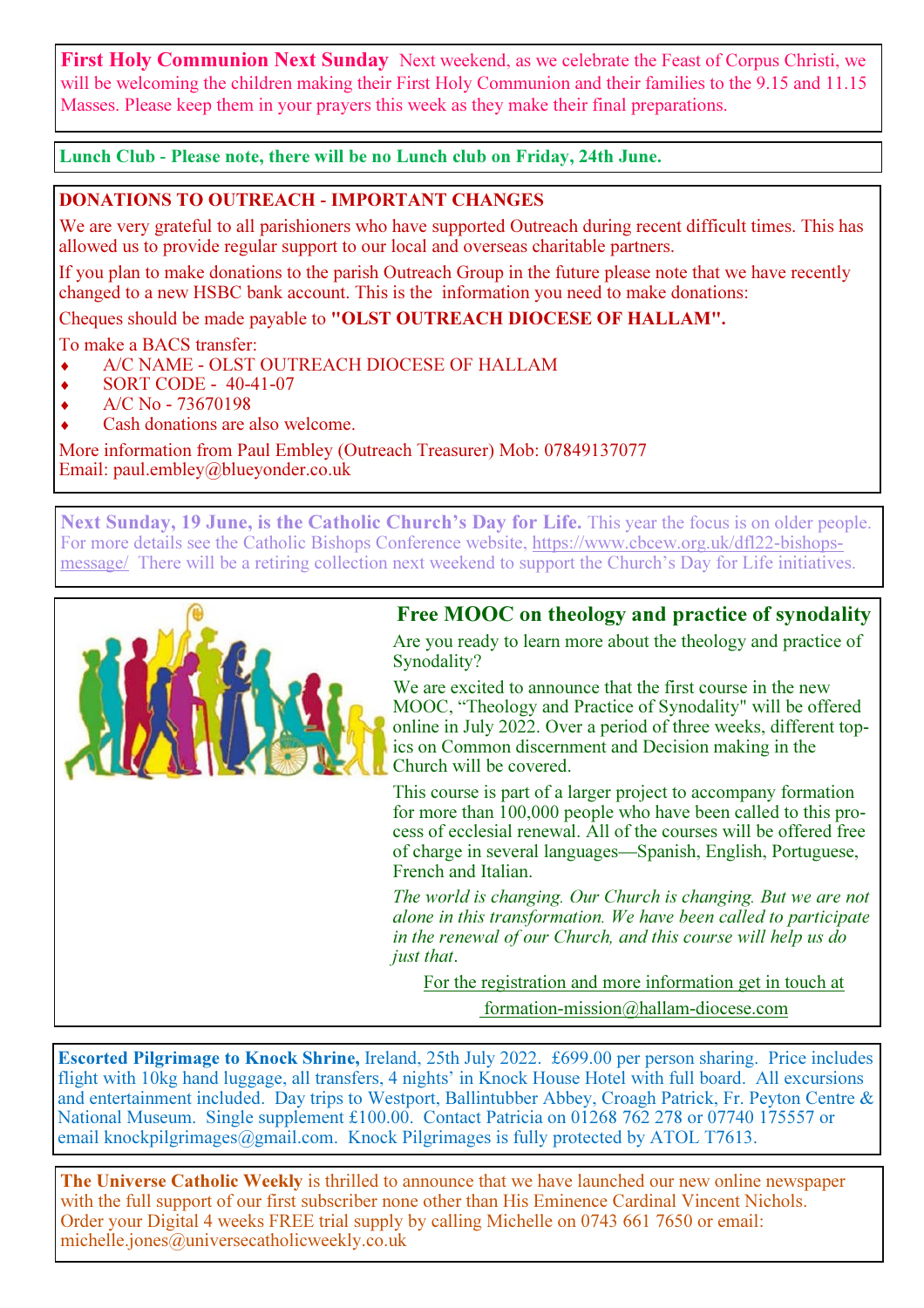Our Parish Outreach needs new members please! The next meeting IS TOMORROW Monday 13 June, at 7.30pm. All welcome. Please contact david.angela.wood@gmail.com for the Zoom link. Thank you.

## Fix the Food System.

See www.cafod.org.uk/food for more information on how to respond to Pope Francis' call, including an invitation for parish groups to learn about the impact of our food with CAFOD's Fix the Food **System: a 7-station journey resource.** 

#### Trinity Sunday By Christina Rossetti

My God, Thyself being Love Thy heart is love, And love Thy Will and love Thy Word to us, Whether Thou show us depths calamitous Or heights and flights of rapturous peace above. O Christ the Lamb, O Holy Ghost the Dove, Reveal the Almighty Father unto us; That we may tread Thy courts felicitous, Loving Who loves us, for our God is Love. Lo, if our God be Love thro' heaven's long day, Love is He thro' our mortal pilgrimage, Love was He thro' all aeons that are told. We change, but Thou remainest; for Thine age Is, Was, and Is to come, nor new nor old;

We change, but Thou remainest; yea and yea!



Grace Foodbank Our 'normal' 3rd Sunday collection of Groceries in church for our local Foodbank here in S8 is this coming Sunday, 19 June. Or you can donate at any time at shops eg Sainsbury, Archer Rd. Current shortages include: plain white rice/microwave rice, Jars of pasta sauce,tinned potatoes, carrots, sweetcorn, peas, tomatoes and soup, biscuits, Cooking oil, Tinned fruit, Coffee, Toothbrushes, Washing Up liquid. For updates to the list and other information please check out https:// gracefoodbanksheffield.org.uk/ Thank you.

## GIVE TO LIVE 100 CLUB

With apologies for the lack of information regarding the 100 Club and draws since January. Hopefully my year of health issues is coming to an end and normal service is being resumed!

May's draw will take place next week and then we will have caught up in time for the end of June draw. Sadly, we have lost some members recently and I have retired their numbers.

Here are the results of February, March & April's draws.

 $1<sup>st</sup>$  Paul Embley £69.30 1st Graham Smith £65.80  $2<sup>nd</sup>$  C & J Perryman £19.80  $2<sup>nd</sup>$  Mary Harrison £18.80 3<sup>rd</sup> Kath Embley £9.90

FEBRUARY MARCH<br>
ul Embley £69.30 1<sup>st</sup> Graham Smith £65.80  $2<sup>nd</sup>$  Mary Harrison £18.80<br> $3<sup>rd</sup>$  Raymond Kinsella £9.40

> APRIL 1<sup>st</sup> Samantha Colley £65.80 2 nd Claire Parsons £18.80 3 rd Angela Wood £9.40

Bins **-** There are a few issues concerning the bins for the parish rooms. Firstly, they are being over-filled and being used incorrectly. It is important that the correct rubbish is put in the correct bin. Other bins SHOULD NOT be used when one is full. Excess rubbish must be taken home and disposed of and NOT be left by the bins. If bins are and overfilled the bin men will not empty them. Secondly **-** The bins need to be put out each Monday

evening and we would like a team of people who can take it in turn to put them out and generally keep the bin area clean. If you can help please contact Liz Mason at the presbytery. Thank you!



Wednesday 8 June saw the next step in the synodal journey for parishioners of St Mary's and St Gerard's. They met to review the diocesan summary report and to discern the next step for their parishes. It was a lively and prayerful meeting and the parish are optimistic.